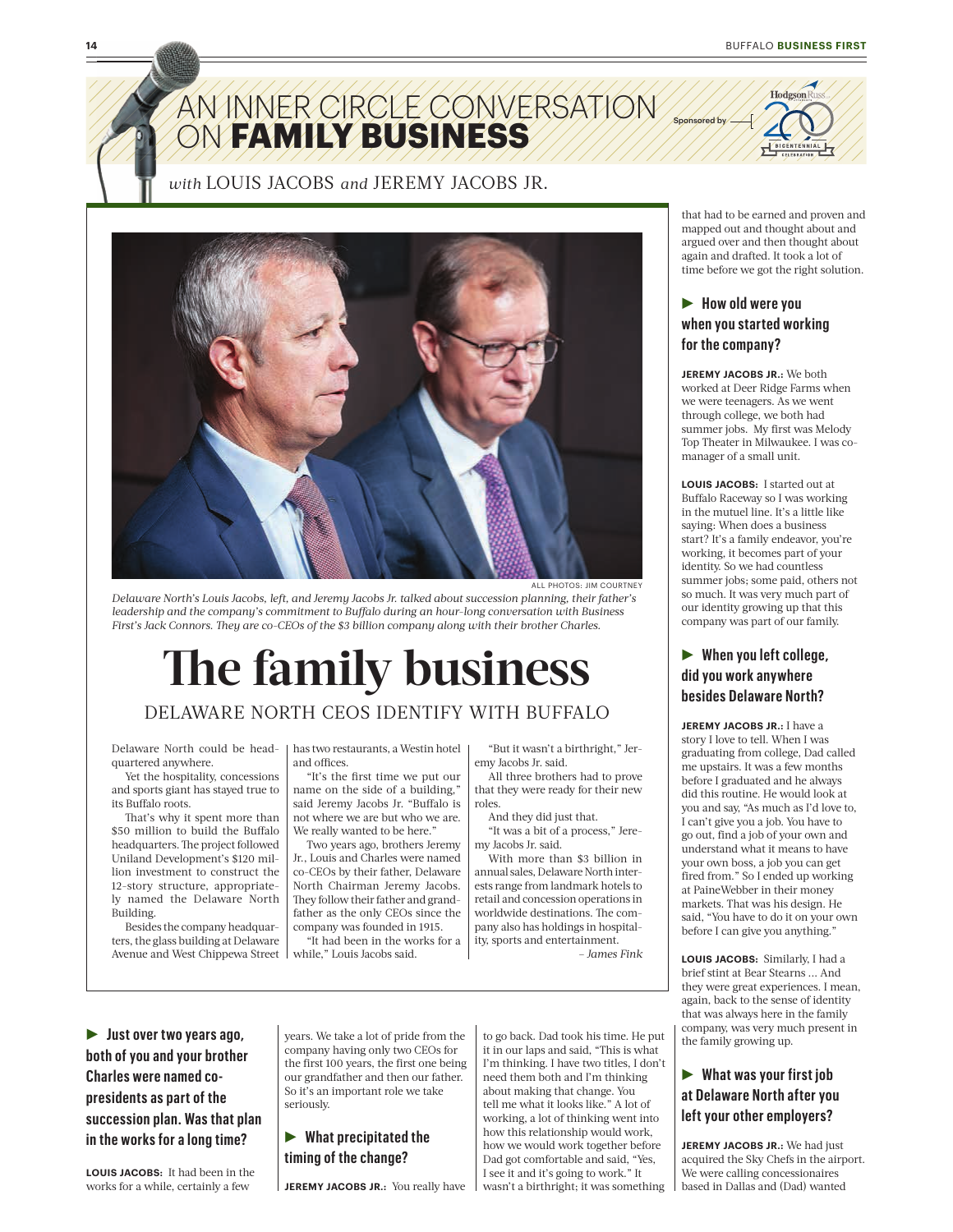## A **CONVERSATION** ON FAMILY BUSINESS Sponsored by A Hodgeson Russ, 20

me down there, he wanted me to know that business. So I worked in their development group with some real characters and learned quite a bit. When I graduated business school, I ended up in the Newark airport, which was an interesting experience. Dad came to visit one day and I gave him a tour of the airport. Whenever somebody from corporate came, we took their briefcase and we put it in the storage room behind the concession facility. I took his briefcase, we walked away and some man came up and said, "I think my briefcase is back there." Our supervisor gave him the briefcase. So basically I was responsible for Dad's briefcase being stolen. We spent a lot of time with the New Jersey Police. Those are some of the things you never live down.

## R **So there was a definite procedure put in place after that?**

**JEREMY JACOBS JR.:** For me, I never let go of the briefcase.

**LOUIS JACOBS:** Certainly one of my earlier mentors is Stan Phillips. Stan was a legend around here and he started working for our grandfather back in the early days. At the time we

#### **FCLOSER LOOK** AT THE SERIES

The conversation with Jeremy Jacobs Jr. and Louis Jacobs took place at the Patina restaurant in the Delaware North building and is part of an ongoing series of discussions with business leaders.

Throughout the year, decision-makers from diverse Western New York industries meet for discussions moderated by Business First journalists. Excerpts from the conversation are published three weeks after the event. Upcoming topics include healthcare and workforce development.

The discussions are sponsored by Hodgson Russ LLP. Other discussions in the series are held at the law firm's Pearl Street offices in Buffalo.

were the largest pari-mutuel operator in North America and Stanley was responsible for that group. He went to Dad and said, "Jerry, I'd like to teach one of your kids the gaming business." And Dad said," Take that one." So I basically followed Stanley around for a number of years. He was a very important part of my life.

## **Example 1** Let's talk about your **grandfather and what you remember of him.**

**LOUIS JACOBS:** That's an easy question. I was born in 1964, he died in 1968, so I have no recollection of him. But I certainly remember going to the office above Dekdebrun's Sporting Goods on Main Street. Dad always worked weekends; it was the way he was wired. So Saturdays and Sundays, he would take us along. We'd go to help the guys restock

the vending machines and wander around the office. I remember his office very well. He always had a little bed in his office. He worked incredible hours, my grandfather, and subsequently my father when he took over in the late '60s. That's part of the whole legend of the business was the way he would be in meetings and work until late in the evening and lie down, get a couple hours of sleep and get back up and continue.

**JEREMY JACOBS JR.:** Most of my knowledge about Grandpa is based in lore. There's a lot of it, as you can imagine. He didn't drive. My dad would typically drive him to and from work. He'd stay up; he'd call every client. And so if he had a West Coast client, he would stay up and talk to them at the end of their day to see how things are going. So the early days set the culture of meeting the client and building the relationships all came from him.

## R **Your grandfather would call his clients and your dad met with all the managers on a regular basis. How does that help keep people motivated?**

**LOUIS JACOBS:** Dad really drives the culture of the business and the way we approach everything. His is usually the first car here in the morning. He still works long, long hours so that persuasive approach to business is very much a part of the fabric of this place. He will take the liberty to speak to anybody and everybody about what he thinks can contribute from his knowledge of what's going on in the place. So for new folks, it takes getting used to. The chairman is just as likely to pick up the phone to St. Louis baseball and say, "What's going on there?" But it is an attitude. He's very much grounded in the business and is likely to talk to anybody in the building.

**JEREMY JACOBS JR.:** What's interesting about him is he doesn't tell us what to do; he doesn't make decisions. But he sure shapes our thinking and he pokes and prods in a way that nobody else can. And really, what he's trying to discern, Monday mornings when he's going after the

We Treat Family-Owned Businesses Like Family



Hodgson Russ understands the unique challenges faced by family-owned businesses. Our attorneys assist at all stages of growth and development, focusing on the vitality of the family as well as the continued viability of the enterprise. We provide assistance with:

- Business formation and governance issues
- Creating tax efficient structures for transferring wealth to descendants, charities and other beneficiaries
- Sale of business interests to family members or non-family members
- Crafting estate plans tailored to each family's specific goals
- Leadership transition and succession

Learn more at HodgsonRuss.com.



*Albany Buffalo New York Palm Beach Saratoga Springs Toronto*



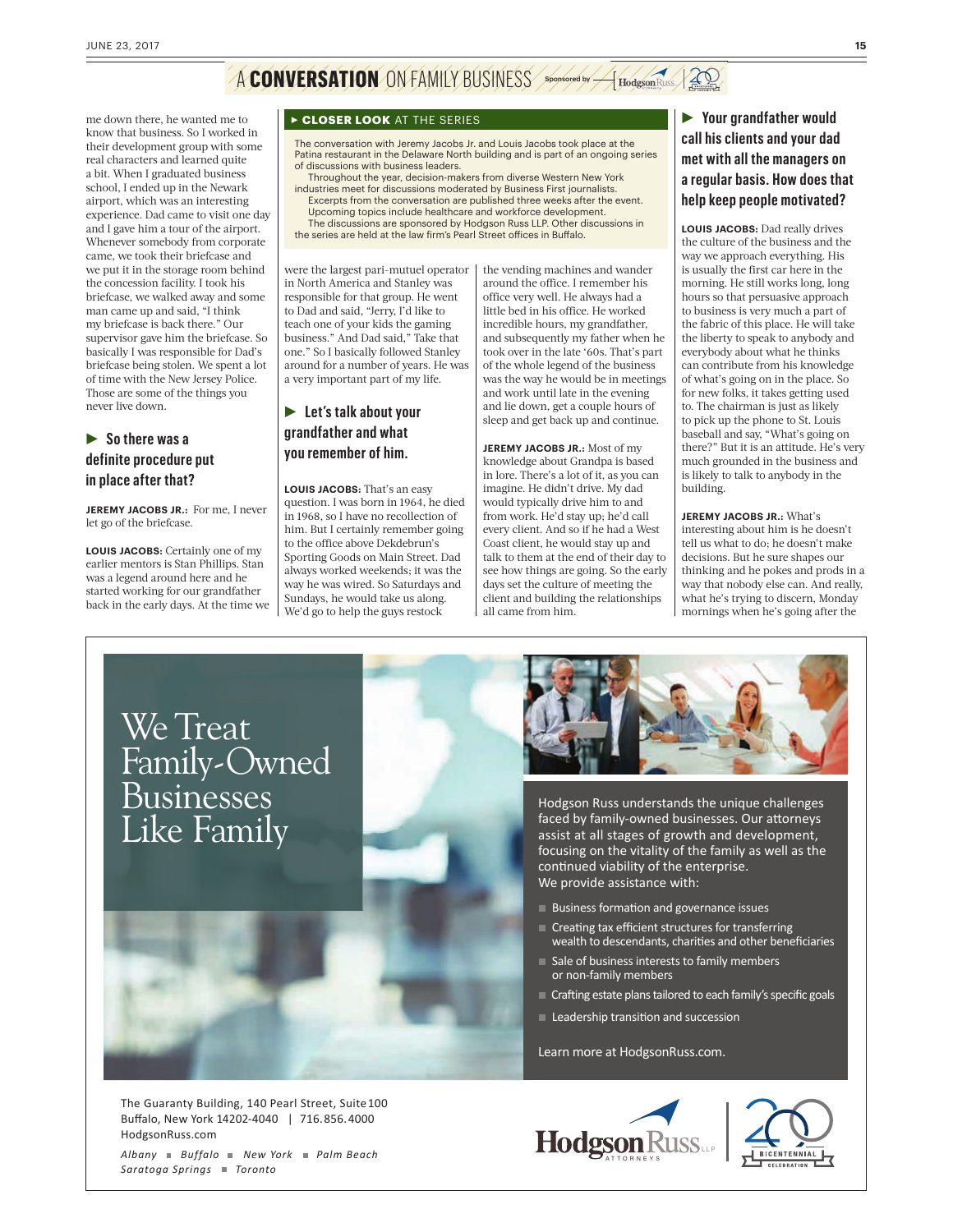## A **CONVERSATION** ON FAMILY BUSINESS Sponsored by H Hodgson Russ / 20

president of a subsidiary, he wants to know if they know. He's not so much interested in the actual question and the answer as he's looking to see whether they focused on the details at the level they need to in order to make the right decisions. It's a really powerful impact on the company. It all starts on Monday morning when he starts asking questions to make sure everybody is thinking the right way.

▶ Does that help managers **have a sense that they can run their division like it's theirs? That they're responsible but they have the freedom to make sure that goals are met?**

**JEREMY JACOBS JR.:** I would think they do. The truth of the matter is, they would have the sense of ownership, sense of responsibility and these freedoms to make the right decisions, but they're also accountable.

R **Years ago, there was no company in Western New York over \$1 billion. And now your company has grown exponentially. Was it difficult to find talent to help move the company forward?**

**JEREMY JACOBS JR.:** You touch on a very, very important topic for us. We went from a billion to \$3 billion very, very quickly and that pace has not changed. We have to learn how to be a bigger company. That's a whole different management style and a whole different organization when you get to that size. So Lou and I really felt we needed to build a very strong group of executives who were capable of managing at a higher level, a higher degree, and where any one of them could be a potential successor to us. We embarked on a process of identifying four positions: CFO, chief administrative officer, a chief development officer and COO. And we have, as of just about two weeks ago, filled all positions.

## **EXECUTE:** What were some of the **challenges as you moved toward two years-plus of being co-CEOs and running this \$3 billion company?**

**LOUIS JACOBS:** We're custodial of the corporate capital and the corporate capital can take a lot of forms. Obviously one is financial capital, and we've been in a position to oversee the investment of billions of dollars. We talk about the

organization's intellectual capital, brand capital. The hardest and most important is the human capital element. When Jerry talks about bringing these people in, these are very accomplished people who are choosing to come here. We take a lot of pride in the fact that this is a place we can go out and recruit the best and the brightest and they want to work at Delaware North. To be able to attract those people, I think, is the most important thing that we do in any day.

**JEREMY JACOBS JR.:** We found that balance where we have the right people in the right places to handle the jobs. Frankly, we were carrying a lot of that work and we're not the best people to be doing that; we've hired people much smarter than us and that's a good thing. There are areas, though, that we add value to the organization that nobody else can and where we can be with clients, with partners in industry and identify opportunity and unearth growth. What we've done is play to everybody's strengths. We're very conservative. We're a family-owned organization. We don't take big risks but we do grow. We've doubled every decade. We do see growth coming and we need to be ready for it and learn how to manage for it.

## **P** Do each of you have a **favorite part of the business?**

#### **JEREMY JACOBS JR.:** I ran

Sportservice. I have a deep-seated knowledge of the organization and what makes it work and how it ticks. But I have as much passion for the rest of our operating companies as I do for Sportservice. When it comes to a comfort zone where I can go and know what's happening and quickly decipher where the problems are, it's Sportservice for me.

**LOUIS JACOBS:** My background is in the gaming, but it's important and we're very deliberate in trying to dispel that we are not two separate companies – one under Lou and one under Jerry. And if we're working intentionally to break down the silos, it works much better if other folks in the organization do the same.

## **R** Does the chairman **travel to some of the manager conferences?**

**JEREMY JACOBS JR.:** Last year we had everybody near Buffalo so we had a Delaware North aggregated day and he did a panel and was interviewed and I can tell you, people loved it; managers loved it. I think he loved it, but we get nervous when Dad shows up at a unit, so we're not encouraging him to go to a GM conference – that's really our job. But I know that he's somebody that they all love to hear from and they're so intrigued about. He always has these pearls of wisdom that come out and they're usually said in sort of a selfdeprecating way so it's easy to accept and understand. So he's well worth having around those meetings and having a time where he can speak and can be heard.

### **P** Does he share those **pearls of wisdom in private?**

**LOUIS JACOBS:** There's not a week that goes by that you don't say "wow" because his instincts are unbelievable. We'll be wrestling with a problem and he has incredible business sense.

## **Example 3 Going back to the succession plan, is there still a plan in place? A formal plan for your children, for the family?**

**JEREMY JACOBS JR.:** Dad's world was different from our world and their world is different yet again. As the company gets bigger, the needs of the company change and the needs of leadership change. So we have to be very careful how that looks. We have two moving targets: what the company needs and what the next generation is capable of. So what we told them is, "If you're interested in working for the company, notify us and we will watch and when your career reaches a point where we think you can be a productive addition to the company, you may get a tap on the shoulder." But the more important thing we're focused on is creating good owners. There's a responsibility and a behavior and an intelligence around being a good owner of a private company like Delaware North. And so we focus a lot of energy on creating a good ownership, one that's cohesive, air differences and work together so the stability of the company won't be in jeopardy as we get bigger and bigger.

**LOUIS JACOBS:** We have the great luxury, the great benefit, as an organization to be able to take the long view because being a family company, we're not sweating the next quarter earning statement. And that's an advantage we want to perpetuate during the next generation. Once you get beyond that premise that the company is better off by having family ownership, it makes it important to look at the next generation. It gets more complex as the company and family get bigger, but one of the fundamental advantages that this organization has is the ability to take the long view in a market that's always driven by yesterday's news.



JIM COURTNEY

*Louis Jacobs' first job with Delaware North was at Buffalo Raceway.* 

R **When you look at younger family-owned businesses, entrepreneurial businesses, sometimes it's difficult for the founder to give up control. Second generation, it becomes a little easier. Third generation, it seems that the comfort level with bringing in outside professionals is greater. Does that seem to have been true with your company?**

**JEREMY JACOBS JR.:** I think there's some myth around what you just said about first generation, second generation, third generation. The truth of the matter is our father, in my mind, is the founder of the company because he took his small business and built it into a \$3 billion company. At age 28 he took over a business and grew it to what it is today. Sometimes I argue, "We're a second generation."Maybe we're in our kids' eyes the founders, because if we do our job right, we'll hand something over significant and larger yet again. To me, what it really comes down to is the personal identity. I think it's true for Dad – his identity is tied to this company. I know for Lou and I, it's who we are. In terms of hand over the reins or disassociate with the business, I don't know if that happens as easily or as pragmatically as one might think. But clearly, and I've seen this with other companies, when you get to a large, family-owned business where interests are dispersed and family members don't have any association with the company and it's a dividend check, it's very easy to hand it over to professional management and even to sell your interest. We're not of that size today and I can't really predict